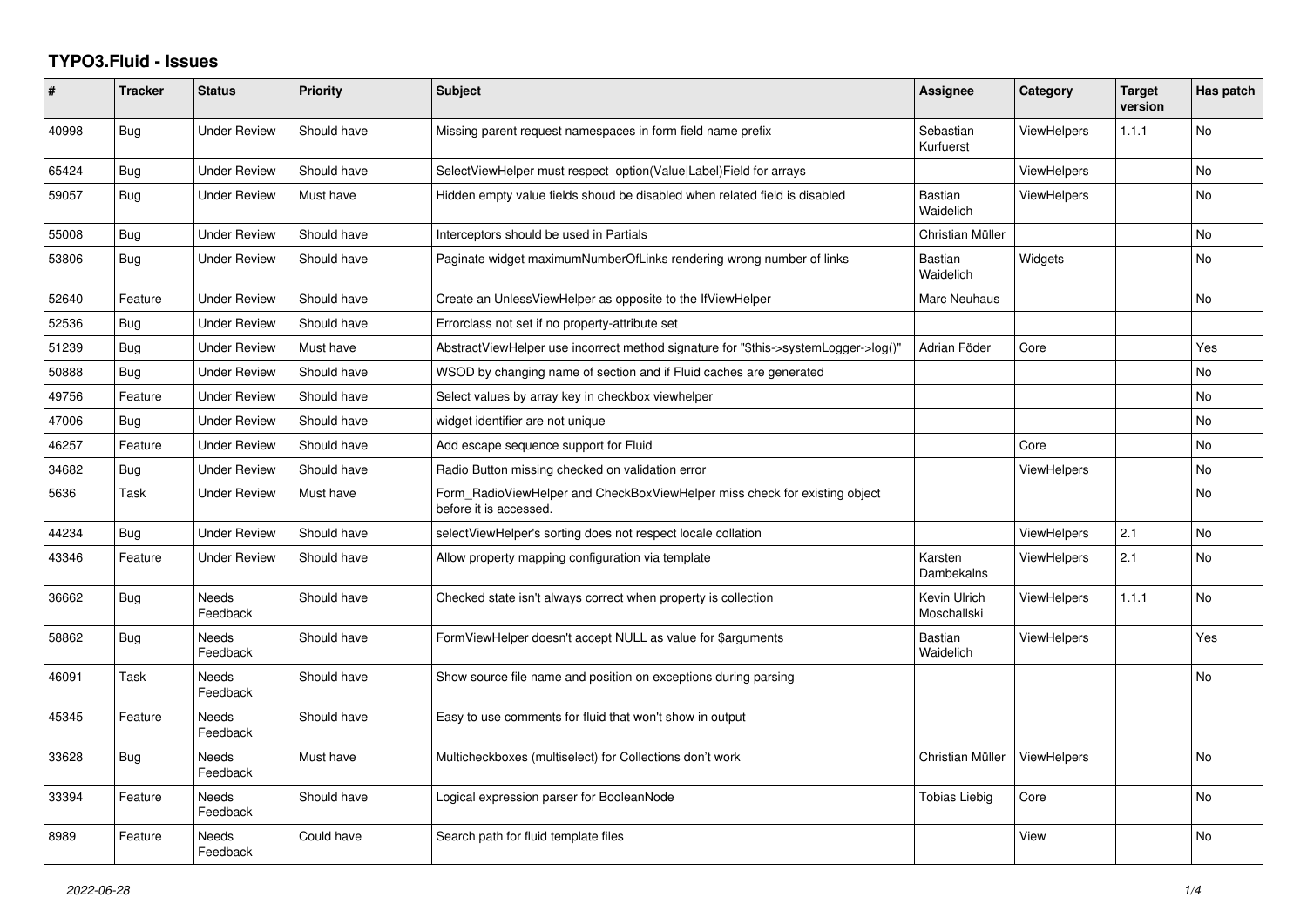| $\pmb{\#}$ | <b>Tracker</b> | <b>Status</b>            | <b>Priority</b> | <b>Subject</b>                                                                       | <b>Assignee</b>        | Category           | <b>Target</b><br>version | Has patch |
|------------|----------------|--------------------------|-----------------|--------------------------------------------------------------------------------------|------------------------|--------------------|--------------------------|-----------|
| 8491       | Task           | <b>Needs</b><br>Feedback | Should have     | link.action and uri.action differ in absolute argument                               | Karsten<br>Dambekalns  | ViewHelpers        |                          | <b>No</b> |
| 3291       | Feature        | Needs<br>Feedback        | Should have     | Cacheable viewhelpers                                                                |                        |                    |                          | No        |
| 46289      | Bug            | Needs<br>Feedback        | Should have     | Enable Escaping Interceptor in XML request format                                    |                        | View               | 2.0.1                    | No        |
| 28551      | Bug            | Accepted                 | Should have     | (v4) backport VHTest                                                                 | Sebastian<br>Kurfuerst |                    |                          | No        |
| 9005       | Feature        | Accepted                 | Could have      | Fluid Template Analyzer (FTA)                                                        | Sebastian<br>Kurfuerst |                    |                          |           |
| 5933       | Feature        | Accepted                 | Should have     | Optional section rendering                                                           | Sebastian<br>Kurfuerst | ViewHelpers        |                          | No        |
| 52419      | Bug            | New                      | Should have     | Wrong PHPDocs notation for default value inline f:translate viewhelper               |                        |                    | 2.0                      | No        |
| 60856      | <b>Bug</b>     | New                      | Must have       | Target attribute not supported by the form viewhelper                                |                        | ViewHelpers        |                          | Yes       |
| 60271      | Feature        | New                      | Should have     | Paginate viewhelper, should also support arrays                                      |                        |                    |                          | No        |
| 60181      | Feature        | New                      | Could have      | Caching mechanism for Fluid Views/Templates                                          |                        | View               |                          | No        |
| 60003      | Feature        | <b>New</b>               | Should have     | Add required-Attribute to f:form.password                                            |                        | ViewHelpers        |                          | No        |
| 58983      | <b>Bug</b>     | New                      | Should have     | format.date does not respect linebreaks and throws exception                         |                        |                    |                          | No        |
| 58921      | Bug            | New                      | Should have     | f:form.* VHs crash if NOT inside f:form but followed by f:form                       |                        |                    |                          | No        |
| 57885      | Bug            | New                      | Must have       | Inputs are cleared from a second form if the first form produced a vallidation error |                        |                    |                          | <b>No</b> |
| 56237      | Task           | New                      | Should have     | in-line (Condition) View Helpers should not evaluate on parsing                      |                        |                    |                          | No        |
| 54284      | Bug            | New                      | Should have     | Default Option for Switch/Case VH                                                    |                        | ViewHelpers        |                          | No        |
| 54195      | Task           | New                      | Should have     | Rename and move FormViewHelper's errorClass value, currently 'f3-form-error'         | Adrian Föder           | <b>ViewHelpers</b> |                          | No        |
| 52591      | <b>Bug</b>     | New                      | Should have     | The Pagination Widget broken for joined objects                                      |                        |                    |                          | No        |
| 51277      | Feature        | New                      | Should have     | ViewHelper context should be aware of actual file occurrence                         |                        |                    |                          | No        |
| 51100      | Feature        | New                      | Must have       | Links with absolute URI should have the option of URI Scheme                         |                        | ViewHelpers        |                          | No        |
| 49600      | Bug            | New                      | Should have     | f:form tag shown as a HTML on frontend                                               |                        | ViewHelpers        |                          | No        |
| 49038      | Bug            | New                      | Must have       | form.select does not select the first item if prependOptionValue is used             |                        |                    |                          | No        |
| 48355      | Feature        | New                      | Could have      | Assign output of viewhelper to template variable for further processing.             |                        |                    |                          |           |
| 47669      | Task           | New                      | Should have     | FormViewHelper does not define the default request method                            |                        |                    |                          | No        |
| 46545      | Feature        | New                      | Should have     | Better support for arrays in options of SelectViewHelper                             |                        |                    |                          | No        |
| 45394      | Task           | New                      | Should have     | Forwardport Unit test for standalone view                                            |                        | View               |                          | No        |
| 45153      | Feature        | New                      | Should have     | f:be.menus.actionMenuItem - Detection of the current select option is insufficient   |                        |                    |                          | No        |
| 43072      | Task           | New                      | Should have     | Remove TOKENS for adding templates fallback in Backporter                            |                        | View               |                          | No        |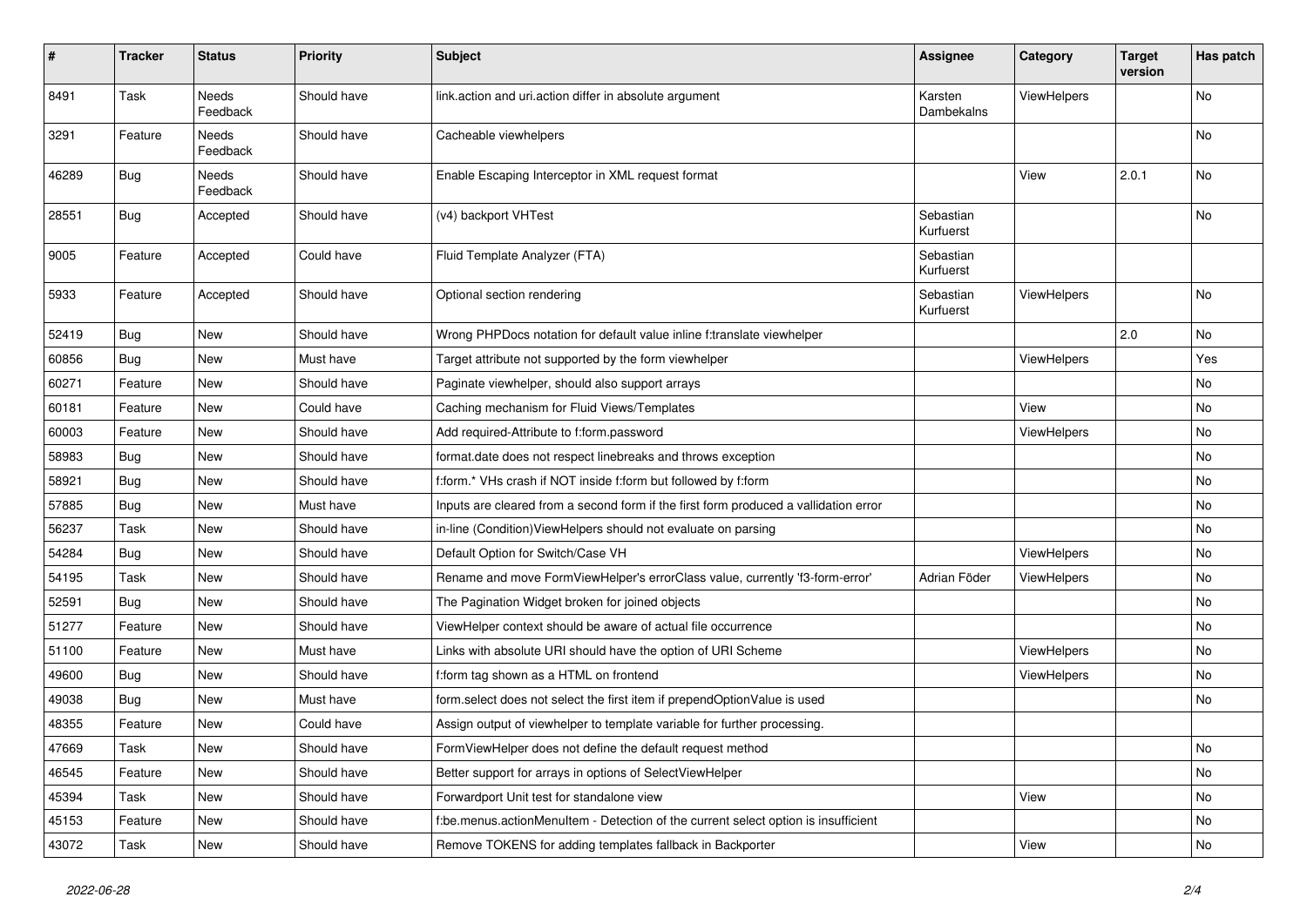| ∦     | <b>Tracker</b> | <b>Status</b> | <b>Priority</b>      | <b>Subject</b>                                                                                              | <b>Assignee</b>        | Category    | <b>Target</b><br>version | Has patch |
|-------|----------------|---------------|----------------------|-------------------------------------------------------------------------------------------------------------|------------------------|-------------|--------------------------|-----------|
| 43071 | Task           | New           | Should have          | Remove TOKENS for adding fallback teplates in B                                                             |                        |             |                          | No        |
| 42743 | Task           | New           | Should have          | Remove inline style for hidden form fields                                                                  |                        |             |                          | No        |
| 42397 | Feature        | New           | Should have          | Missing viewhelper for general links                                                                        |                        |             |                          | No        |
| 40081 | Feature        | New           | Should have          | Allow assigned variables as keys in arrays                                                                  |                        |             |                          | No        |
| 40064 | Bug            | New           | Must have            | Multiselect is not getting persisted                                                                        |                        | ViewHelpers |                          | No        |
| 39990 | Bug            | New           | Should have          | Same form twice in one template: hidden fields for empty values are only rendered<br>once                   |                        | Core        |                          | No        |
| 39936 | Feature        | New           | Should have          | registerTagAttribute should handle default values                                                           |                        | ViewHelpers |                          | No.       |
| 38369 | Bug            | New           | Must have            | Resource ViewHelpers should not fall back to request package                                                |                        | View        |                          | No        |
| 38130 | Feature        | New           | Should have          | Checkboxes and multiple select fields should have an assignable default value                               |                        |             |                          | No        |
| 37619 | Bug            | New           | Should have          | Fatal Error when using variable in name attribute of Section ViewHelper                                     |                        | ViewHelpers |                          | No        |
| 37095 | Feature        | New           | Should have          | It should be possible to set a different template on a Fluid TemplateView inside an<br>action               | Christopher<br>Hlubek  |             |                          | No        |
| 36655 | Bug            | <b>New</b>    | Should have          | <b>Pagination Links</b>                                                                                     |                        | Widgets     |                          | No        |
| 36559 | Feature        | New           | Could have           | New widget progress bar                                                                                     |                        |             |                          | Yes       |
| 36410 | Feature        | New           | Should have          | Allow templates to send arguments back to layout                                                            |                        | ViewHelpers |                          | No        |
| 34309 | Task           | New           | Could have           | Unknown ViewHelpers cause exception - should be handled more graceful                                       |                        | ViewHelpers |                          | No        |
| 33551 | Bug            | New           | Must have            | View helper values break out of a partial scope                                                             | Sebastian<br>Kurfuerst | Core        |                          | No        |
| 33215 | Feature        | New           | Should have          | RFC: Dynamic values in ObjectAccess paths                                                                   |                        |             |                          | No        |
| 32035 | Task           | New           | Should have          | Improve fluid error messages                                                                                |                        | Core        |                          | Yes       |
| 31955 | Feature        | New           | Should have          | f:uri.widget                                                                                                |                        | Widgets     |                          | No        |
| 30937 | Bug            | New           | Should have          | CropViewHelper stringToTruncate can't be supplied so it can't be easily extended                            |                        | ViewHelpers |                          | Yes       |
| 30555 | Feature        | New           | Could have           | Make TagBuilder more extensible                                                                             |                        | Core        |                          | No        |
| 28554 | Bug            | New           | Should have          | (v4) implement feature flag to disable caching                                                              |                        |             |                          | No        |
| 28553 | Bug            | New           | Should have          | improve XHProf test setup                                                                                   |                        |             |                          | No        |
| 28552 | Bug            | New           | Should have          | (v5) write ViewHelper test for compiled run; adjust functional test to do two passes<br>(uncached & cached) |                        |             |                          | No        |
| 28550 | <b>Bug</b>     | New           | Should have          | (v4) make widgets cacheable, i.e. not implement childnodeaccess interface                                   |                        |             |                          | N0        |
| 28549 | <b>Bug</b>     | New           | Should have          | make widgets cacheable, i.e. not implement childnodeaccess interface                                        |                        |             |                          | No        |
| 27607 | <b>Bug</b>     | New           | Must have            | Make Fluid comparisons work when first element is STRING, second is NULL.                                   |                        | Core        |                          | No        |
| 26664 | Task           | New           | Won't have this time | Clean up Form ViewHelpers                                                                                   |                        | ViewHelpers |                          | No        |
| 26658 | Task           | New           | Won't have this time | Make Form ViewHelpers consistent                                                                            |                        | ViewHelpers |                          | No        |
| 13045 | Bug            | New           | Should have          | Entity decode of strings are different between if-conditions and output of variable                         |                        |             |                          |           |